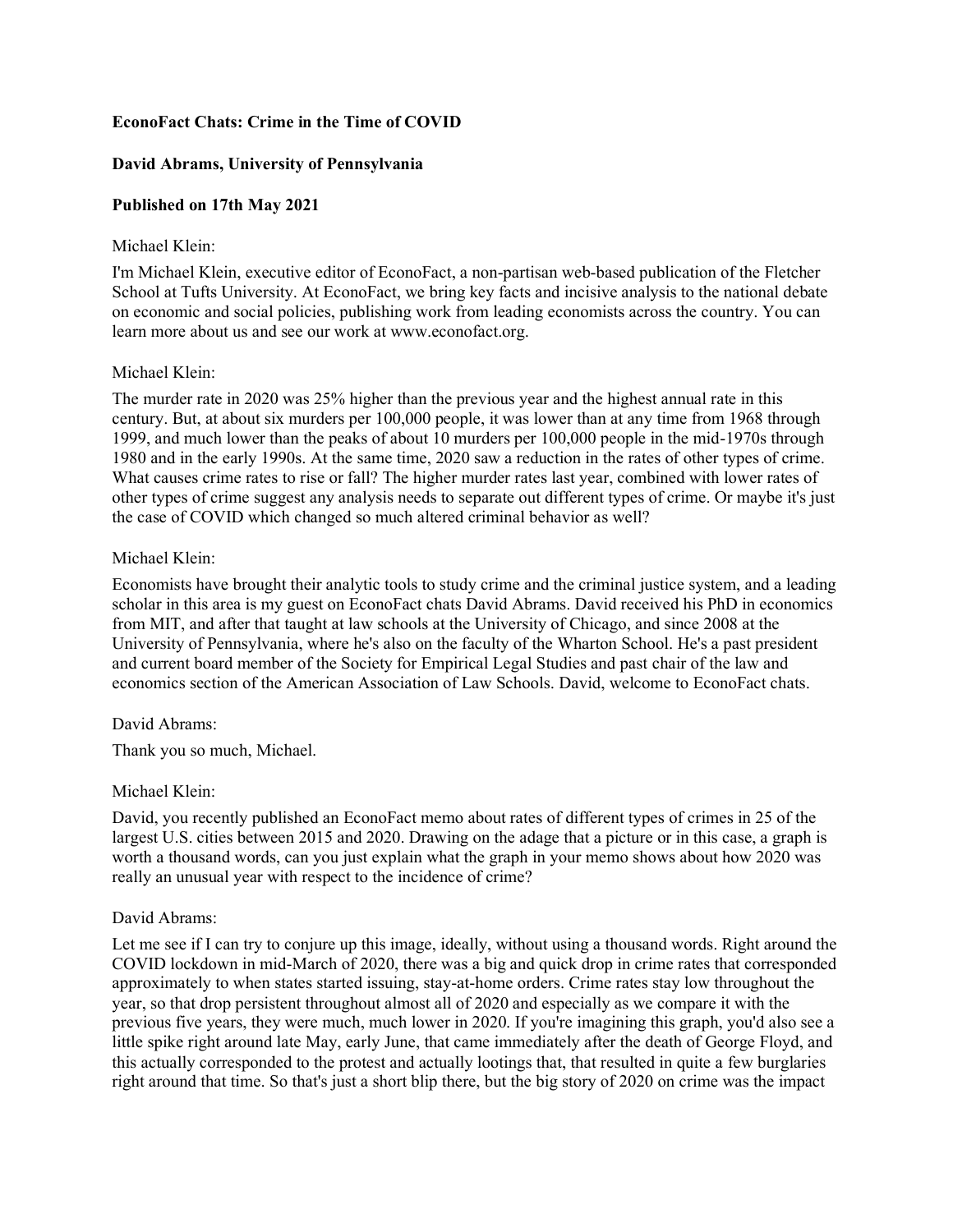of COVID, which caused this massive decline overall, relative to the relatively smooth movement of crime in the previous five years.

#### Michael Klein:

The graph is very striking. I would just direct people to your memo on the EconoFact site, though you did do a nice job of explaining it, thanks for that. So David is the explanation for this basically that with people at home, there were fewer opportunities for street crime or home burglaries?

#### David Abrams:

That seems to be the explanation for a lot of what is observed. Many crimes require victims, and when there are fewer people out on the street, there are going to be fewer potential victims for these, I call them crimes of opportunity, I think about like robbery, a simple theft or assault, a lot of these need someone or objects that are associated with people to occur. And so when you have fewer people on the street, you have less of those crimes. One interesting finding is that the timing of the decline was actually slightly ahead of the imposition of stay-at-home orders in most locations.

#### Michael Klein:

Yeah, there is actually an interesting EconoFact memo by Lisa Kahn that shows that this phenomenon was similar with respect to spending and other things that people even before you had the orders were responding to the health conditions and acting in advance of the actual stay-at-home orders.

#### David Abrams:

Right. It's the same phenomenon that we see that people stopped going out even before stay-at-home orders went into place. And we know this because we have mobility data that comes from people's cell phones. We know when people started staying at home and almost everywhere, it happened a week to two weeks before those orders were actually put into place. But now a couple other thoughts about crimes - some crimes don't require victims and still saw big changes, and I'll give you one example -- burglary. And burglary is actually data is collected on both home burglaries and commercial burglaries.

#### David Abrams:

And if you think about it, you might anticipate the results that I found, but I didn't think about it ahead of time. But as people were staying at home, they were spending less time in commercial establishment so those were actually one of the few types of crimes that rose as a the pandemic hit. But as they were at home, home burglaries dropped pretty substantially. So they went in the same way most other types of crimes did. Commercial burglaries were one of the few exceptions of crime rates that actually rose as the pandemic hit in the spring of 2020.

#### Michael Klein:

Yeah. I can imagine, for example, a spike in the theft of popcorn machines from empty movie theaters at that time, because nobody was there and it was easier to do that.

#### David Abrams:

Right, right, everyone was popping at home at that time.

#### Michael Klein:

Right. Well, as I indicated in my opening remarks, but it's not the case that the rate of all crimes fell and in particular, there is the issue of violent crimes and murders?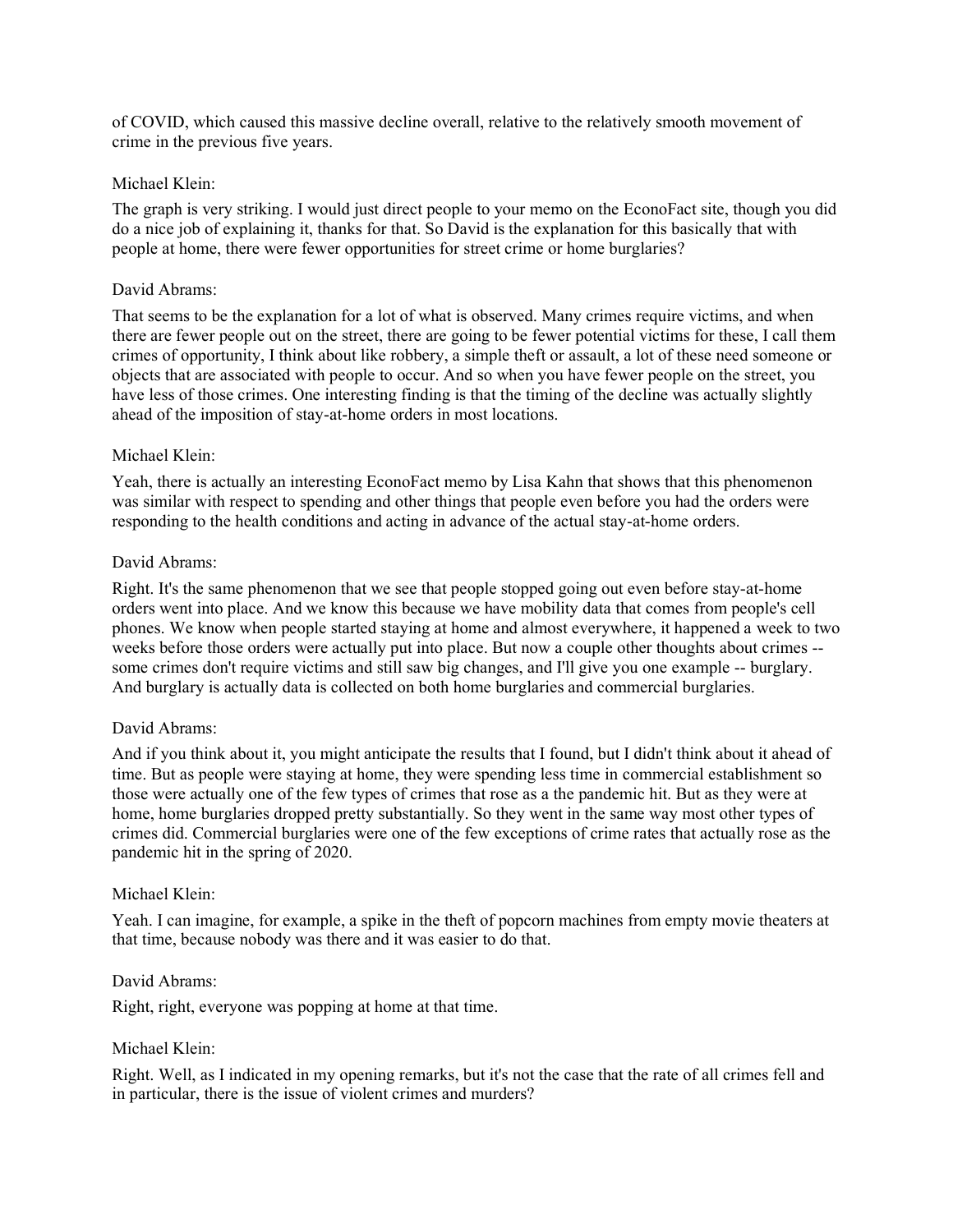#### David Abrams:

Right. So murder rates went up. Now, this started actually a bit later than the onset mid-March when we saw the big drop in most types of crimes. Murders and also shootings were fairly flat during that period of time, so they didn't drop like most crimes, but they didn't rise either, but they then started rising substantially later in the year, starting in June, starting in early summer in most places. And this is a pretty widespread phenomenon that we've seen throughout the country, throughout large cities in the country. And some places have hit murder rates in 2020, that were near 50 or 60 year highs. And so that's extremely counter to this overall trend that through 2020, almost all other types of crimes dropped a lot.

## Michael Klein:

What do you find is the most plausible explanation for this?

# David Abrams:

So there have been a lot of theories put out there. I think what is tricky in sifting, the good ones from the bad is that they need to be able to account not just for the rise in homicides and shootings, but also this overall trend of decline in crime. So I'm going to tell you two, that I find most plausible. So one of those is what I would call a disequilibrium in criminal markets. And by that, I mean that during the early period of the pandemic when people's lives were really disrupted and most people were staying at home, you could imagine a number of different types of criminal enterprises also got disrupted. And so we could think about, for example, drug dealing and in particular organized drug gangs where they might have had particular territories, or types of drugs that they controlled.

# David Abrams:

And if there was a decline in the sales and usage when people returned back onto the street in bigger numbers in late May and early June that could have led to increased conflict that manifests itself in increased shootings, increased homicide rates. And it doesn't have to, and I talked about this sort of disequilibrium, it doesn't have to be something as formalized as drug markets, but it could even be sort of less organized types of crime that are done on a more local level, but where there was some sort of equilibrium that got shocked by the pandemic. So that's one theory that would explain these more severe crimes shifting that would correspond to homicides and shootings.

# Michael Klein:

So by equilibrium, that's a phrase that economists use, basically you're saying that there was a stability and people knew whose corner belonged to whom. But with such a disruptive event like COVID people either saw it as an opportunity to take over somebody else's place, or they were really forced to because there was a falloff in their revenues from selling drugs or things like that? So just a really disruptive situation led to a condition where people were tempted to try to move in on others. Is that's what you're getting at with that?

## David Abrams:

Right. Exactly. And specifically with types of crimes that are more serious and they're going to be more associated with shootings and homicides. That's why we'd see the spike there, but still the fall and other types of crimes, but that's exactly what I'm thinking about. I'll just mention one other theory that gets brought up a lot where I have some mixed feelings and that's changes in policing. There's very strong evidence that policing changed early on in the pandemic and there were announcements by police departments that they were going to de-emphasize lower level crimes for a period of time. There's data that shows that police stops dropped precipitously at the beginning of the pandemic, they dropped again,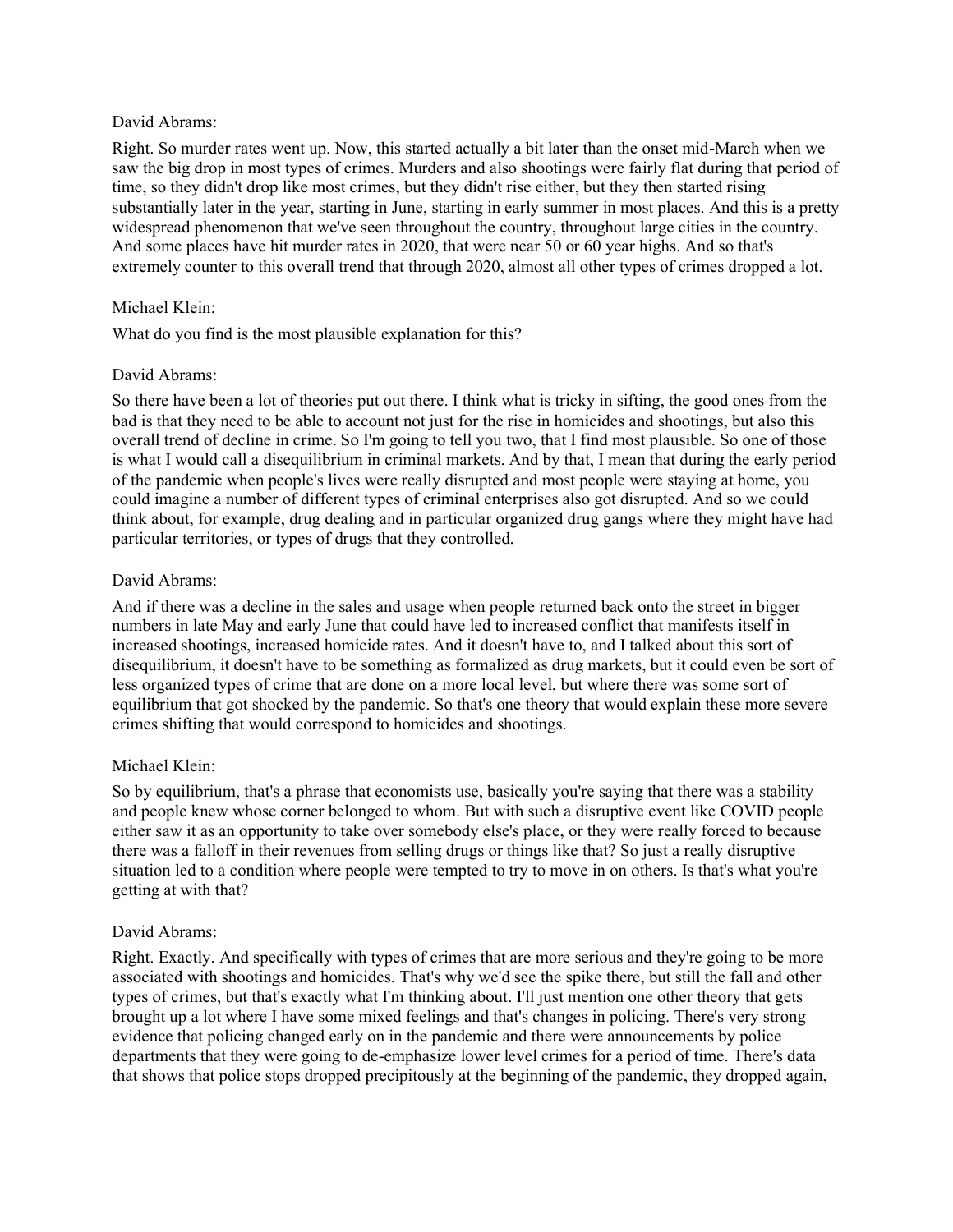precipitously in some cities right after George Floyd's killing. And that perception or the change in perception of people about policing could also have impacted crime.

## David Abrams:

Now that theory has to be modified a little bit because otherwise you'd expect that would lead to increases in all types of crime. So it requires a belief that say carrying a gun is now less likely to be detected because of changes in policing, and that's going to increase the shootings and homicides, but that other types of crimes are not going to be as impacted. So there's probably something to it, but I think telling that story is a complicated one. And I don't think we know as of yet with any kind of certainty what has led to this huge growth in homicides and shootings.

# Michael Klein:

So these two explanations that you have -- the change in sort of issues related to perhaps drug violence and also the change in policing, those are related in a way that we saw, as you mentioned in your memo, the biggest fall in crime rates was for drug crimes. So does that mean there is less drug use or does it reflect something else going on?

## David Abrams:

Right. So that almost certainly reflects both a real change in drug use, but also a change in policing, which is what I mentioned. And it's worth briefly talking about where crime data comes from -- some comes from citizen reports and some of it comes from reports by police. Drug crimes come by and large from reports from police, and we know that they were de-emphasizing in a lot of cities, drug crimes around this time. So almost certainly some of the drug crime drop is due to just a change in reporting, and so it was probably overstated. But there was also, in a paper I wrote about this, I tested to try to see whether it was all due to a drop in a change in reporting behavior and found some pretty strong evidence that at least some of the drop in drug crimes was real.

## Michael Klein:

So that raises an interesting point. To what extent David, the crime statistics actually reflect the prevalence of crime? Do we know anything about the variability of the reporting of crimes as compared to actual number of crimes? And does this vary a lot across cities, across different types of crimes or across different victims of crimes that might be linked to, for example, the racial or ethnic group and the trust those people have in the police and the criminal justice system? And what does this say more broadly about policing?

## David Abrams:

Right. I think all those issues are real ones. Crime data, one thing that's nice about it is it tends to be aggregated by the FBI and something called uniform crime reports that takes over a year or two. Yet, I wanted to look at this more quickly last year to know what was going on in the pandemic, so I got data directly from over 25 large cities and put it up and it's still up on my website called citycrimestats.com for anyone to look a and play around with.

## Michael Klein:

And that's what you used in your EconoFact memo, right? Those statistics?

## David Abrams:

That's exactly right. So I used that in the memo because we can't get the official data that comes from the FBI, it's not going to be released until second half of 2021. So I put this together so people could get a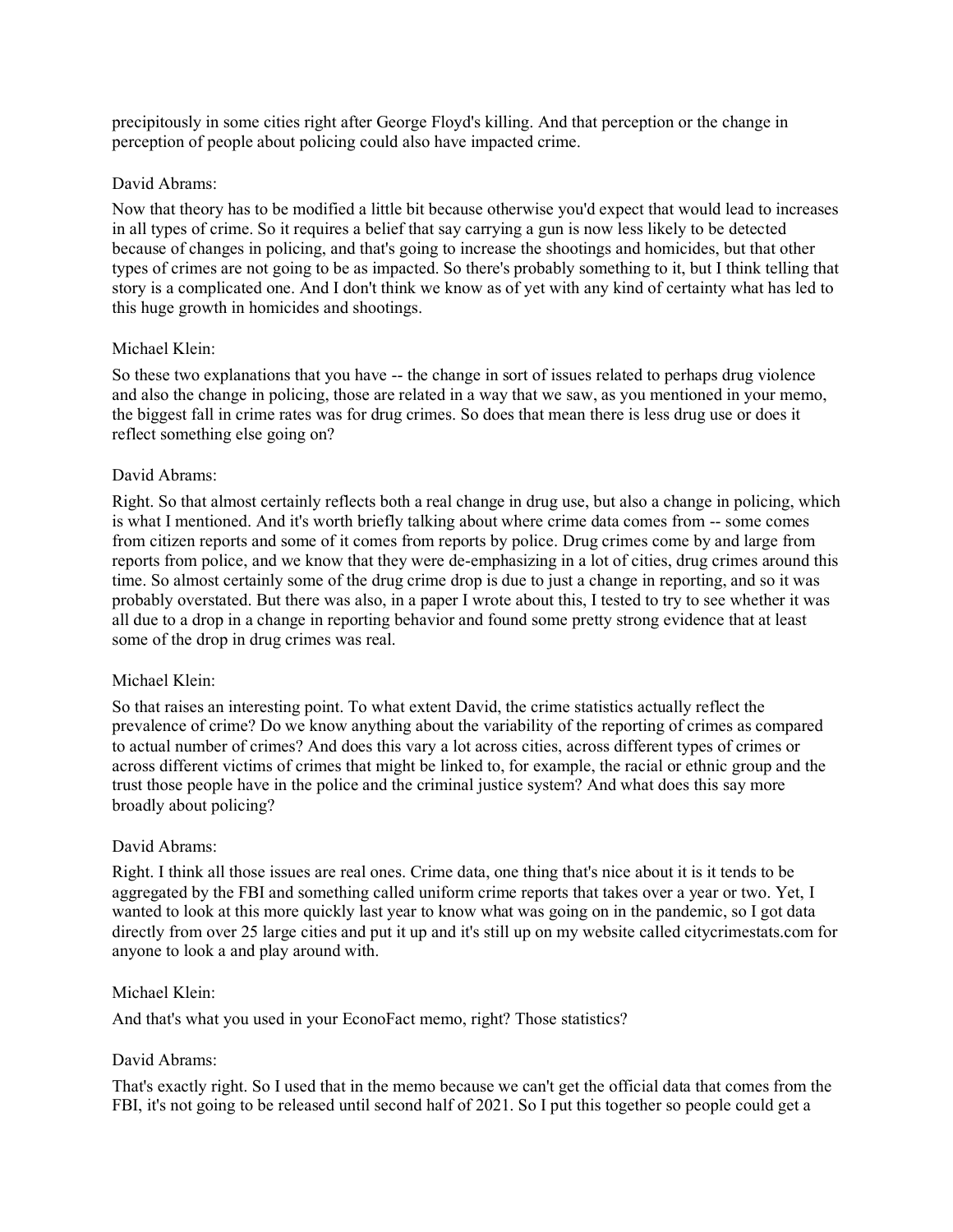more real time sense of what was going on, and that's why you can see the analysis of it and the EconoFact memo. Now, to your question about is it comparable across cities or even maybe within a city across neighborhoods, he answer is almost certainly some of the reporting is impacted by characteristics like socioeconomic status, race, other characteristics. But what is likely is that over time, these things are generally static within an area at least if you're looking at relatively short time periods. So while longterm absolutely these things, and cross-sectionally, if you look across cities or across neighborhoods within the city, these things probably affect the rates. If you're looking at a similar location over time, there you should probably be able to be relatively confident in the data.

#### Michael Klein:

That's a great resource. And the economists often don't get enough recognition for putting together data sets that other economists or other social scientists can use, so thanks for doing that. And I'd also like to discuss some of your other work as well. You've done research on stop and frisk policies, and these are often viewed as racially biased. The George Floyd protests centered on the issue of racial disparities in policing, what is the evidence that you know about and you've collected, say about this?

#### David Abrams:

Investigations of several dozen police departments over past 25 years that have been done by the Department of Justice and also a smaller number of cases instigated by plaintiff litigation has found evidence of racial disparities in policing. So I've been involved in analyzing disparities myself in a number of cities, some of the work in conjunction with the Department of Justice and some elsewhere. And I've also found some evidence for racial disparities and police stops. Now that doesn't mean it's 100% of the time, but in the data I've looked at, it's pretty frequent. And the conversation in the past year has really started shifting to how do we do a good job, and a precise job of identifying racial disparities to a conversation about how do we try to intervene and to decrease disparities and improve policing when they're discovered?

## Michael Klein:

So the evidence you have is that there are in fact racial disparities, and that calls for police reform. Do we have any evidence about the efficacy of police reform one-off? And here's it's the bad behavior of just a few bad apples is the key thing to identify them and to break down the blue wall of silence, or is there more than just that?

#### David Abrams:

Right. And this is the really tough question. How do you, how do you get police reform? I can tell you so first on the bad apple theory, which you hear a lot, I can tell you that there is not a lot of evidence supporting the idea that it's just a few bad apples in police departments that are responsible for sort of the bulk of bad incidents or racially disparate incidents. So there was a recent paper by Felipe Goncalves and Steven Mello in the American Economic Review that found almost half of police officers they examined discriminated on race.

#### Michael Klein:

Felipe and Steven are right now writing an EconoFact memo that we hope will appear in the next few weeks on that paper, distilling that journal article from our listeners may know it's the most prestigious journal in economics. So it's a really important paper, and we're going to be very pleased to have that up on our site.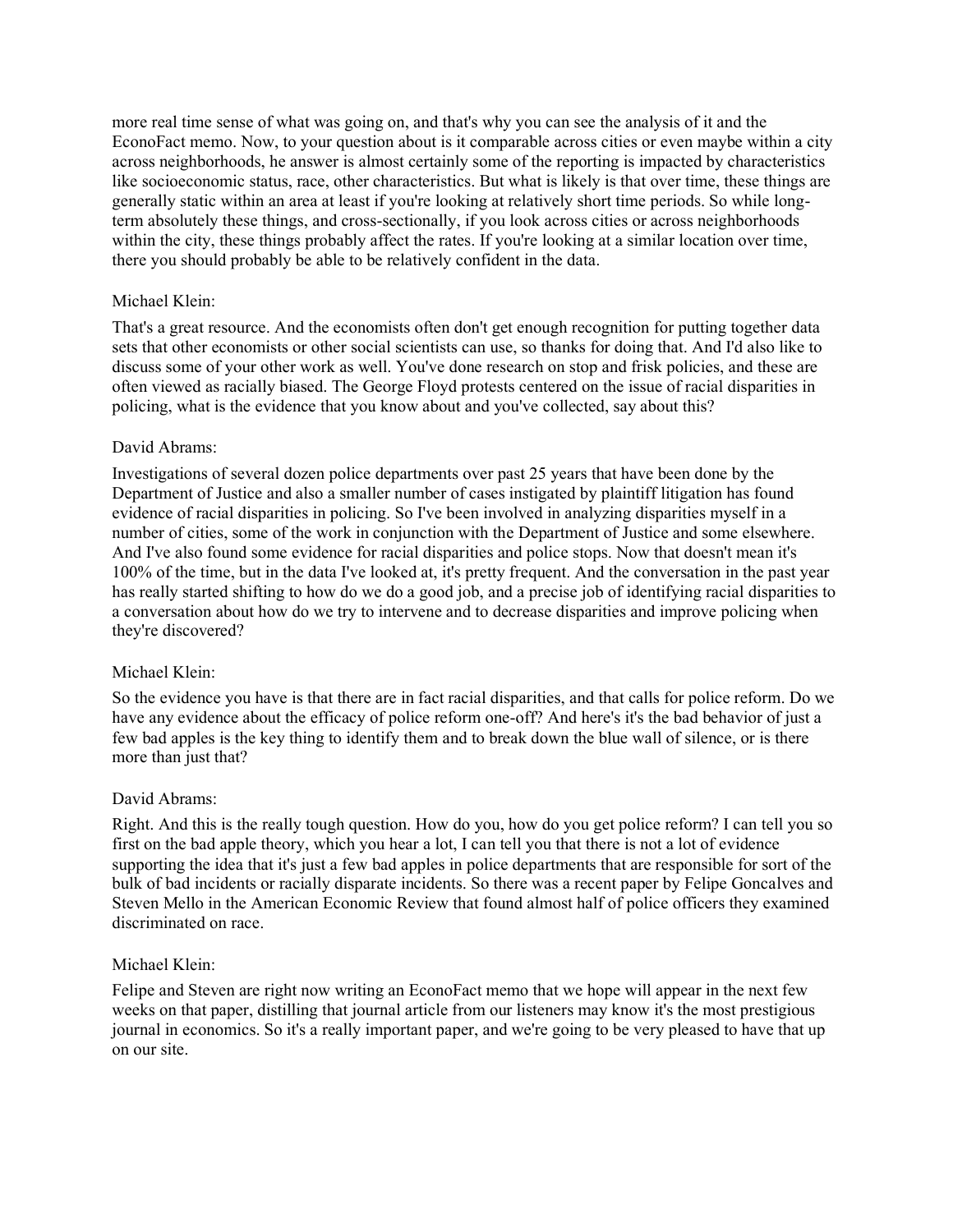#### David Abrams:

That's a great paper, they've developed a new approach to detecting racial disparities in policing, they did fantastic work there. And I can say that it's consistent with results that I found in my own analyses that differential treatment by race can be pretty pervasive within departments, and removing a handful of bad apples is not likely to make a big dent.

## Michael Klein:

So what other approaches are being discussed to improve policing?

## David Abrams:

So the economist's main tool and main focus always is incentives. A greater focus on incentives and accountability, I think is something that is being discussed more than it was. You mentioned the blue wall of silence, the impact of police unions on things they have historically been resistant to incentives, and also sometimes been resistant to even accountability and punishment even for egregious incidents. It looks like that maybe changing to some extent now, but I think that's still going to be a major hurdle. But one thing that we can do with respect to incentives is use the existing infrastructure that most police departments have, and they have really good infrastructure for real time crime tracking, which they have meetings about... Compustat, they have meetings about almost weekly in most departments to discuss what are the trends in crime.

#### David Abrams:

It would not be hard to use this infrastructure to also look at the performance of individual officers and therefore incentivize them in ways that would reduce racial disparities in not just the beat officers, but also supervisors as well. And this is a way that you could imagine using data and using incentives to both keep good performance, and not lead to spikes in crime, but also ensure that you have a better efficacy and racial neutrality in policing.

## Michael Klein:

And the Derek Chauvin trial, it was noteworthy that people in the police department were testifying against him, but it was also something that it took a crime of that magnitude of being filmed, killing somebody that only led to that, that in lots of other cases, you wouldn't break this blue wall of silence?

#### David Abrams:

Right. And in body-worn cameras, I mean, there's increasing use of body-worn cameras and footage. So to me it's all different types of data that are going to help both departments and the public monitor themselves more. Their officers and hopefully improve things.

#### Michael Klein:

So you mentioned data and I'd like to ask you a bit, as we complete this interview, how you view the role of economic analysis in understanding crime, and the criminal justice system. What does economics offer that's distinct from say sociology or given that you teach in a law school law itself? And have you found that your work has had an impact on those who are making policies?

#### David Abrams:

Well, I think economics offers a level of rigor and oftentimes, I mean, both quantitative rigor and theoretical rigor that is less emphasized in other disciplines, which is not to downplay the importance of sociologists and criminologists who get great depth of knowledge that economists often do not... as